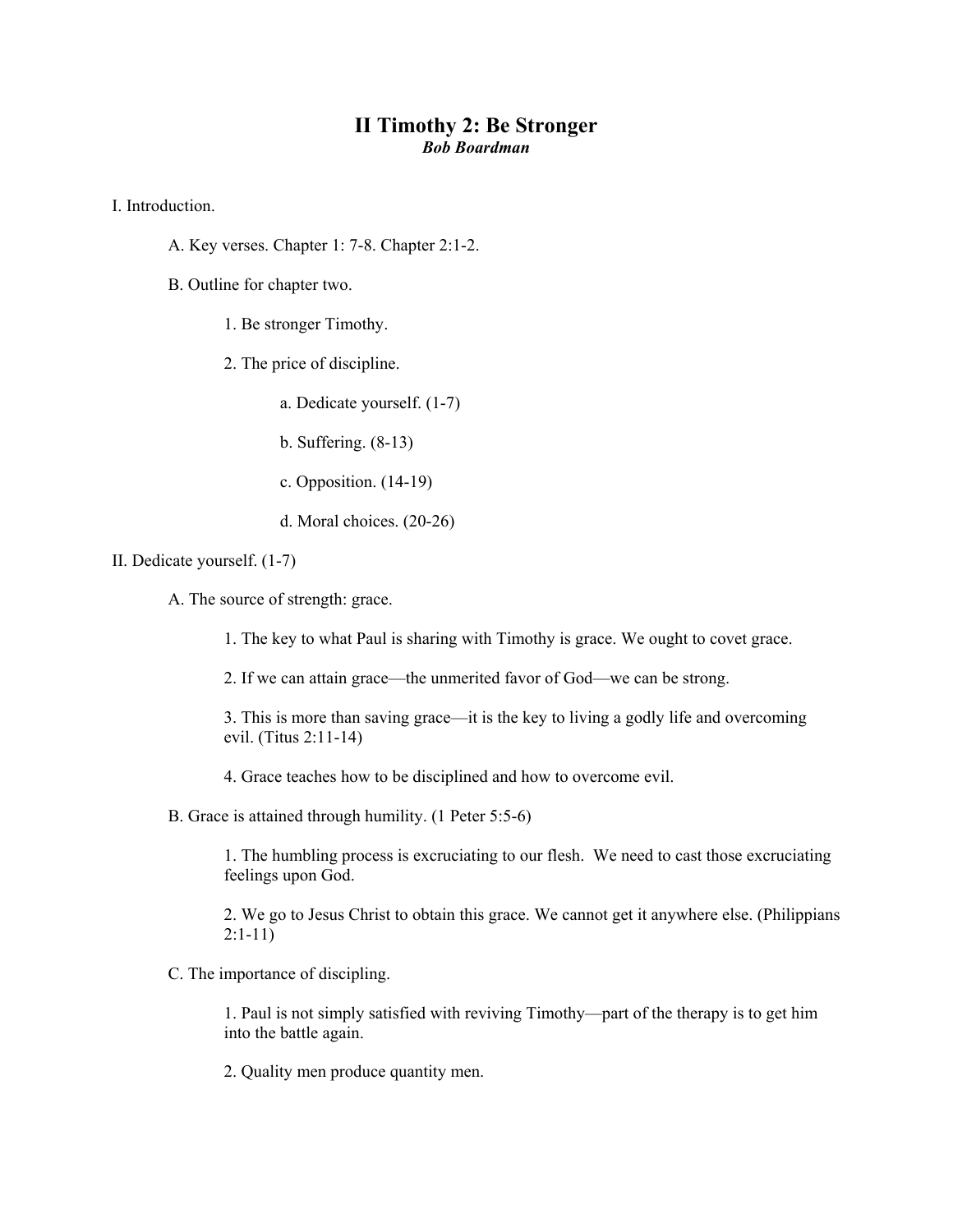- 3. Producing reproducers is difficult but satisfying work.
- 4. Every man should be a "Timothy" being discipled by another.
- 5. Everyone should also be a "Paul" discipling others.

## D. Three illustrations.

- 1. Dedicating like a soldier. One cannot get involved in civilian pursuits as a soldier.
	- a. He is tough through training and testing.
	- b. He must have loyalty and single-mindedness. (Philippians 3:10, 14-15)
- 2. Dedicating like an athlete.
	- a. There is discipline.
	- b. There is adherence to the rules.
	- c. Even if the rules are broken unknowingly the athlete is disqualified. We need to know the Word of God to know the rules.
	- d. An athlete competes to win. (1 Corinthians 9:24)
- 3. Dedicating like a farmer.
	- a. He must be patient and persevering.
	- b. God often chose farmers because of their patience to work through.

## III. Suffering. (8-13)

A. The basis for all suffering is the suffering of the Lord Jesus and his resurrection. (1 Corinthians 15:14-15)

- B. The cost of suffering to Paul.
	- 1. While Paul is imprisoned the Word of God cannot be bound.
	- 2. The Word was Paul's chief weapon.
- C. Christ's faithfulness independent upon our faithfulness brings comfort.

## IV. Opposition. (14-19)

- A. Avoid skirmishes of words.
- B. Know and use your weapons skillfully.
	- 1. We need to master the Word of God.